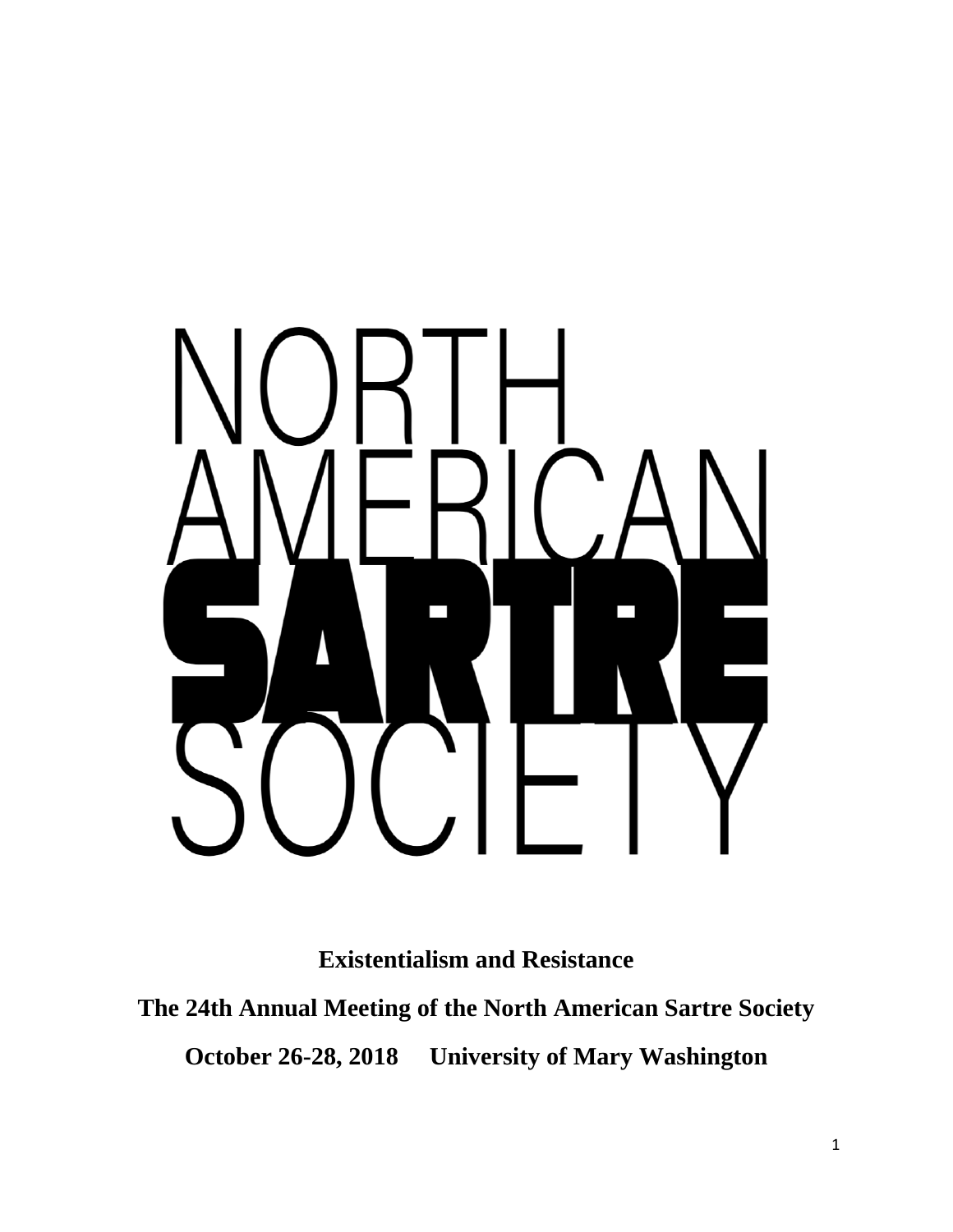

## **Conference Program Overview**

### **Friday, Oct. 26th**

- 12:00 1:00 Registration University Center (Lower level)
- 1:00 1:15 Welcome: Nina Mikhalevsky, Provost, UMW
- 1:30 2:45 Session I
- 3:00 4:15 Session II
- 4:30 6:00 Plenary: Existentialism and Resistance
- 6:00 6:30 Transportation to Fredericksburg Theater Ensemble by trolley
- 6:30 8:00 Dinner (Fredericksburg Theater Ensemble, 4th floor. 810 Caroline Street)
- 8:00 9:30 Performance of *No Exit*, Fredericksburg Theater Ensemble
- 9:30 Transportation back to hotel by trolley

### **Saturday, Oct. 27th**

| $9:00 - 10:30$  | <b>Session III</b>                                                             |
|-----------------|--------------------------------------------------------------------------------|
| $10:45 - 12:15$ | <b>Session IV</b>                                                              |
| $12:30 - 1:45$  | Lunch Break                                                                    |
| $2:00 - 4:00$   | Plenary: Sartrean Philosophy and NBC's The Good Place                          |
| $4:00 - 4:45$   | Coffee break                                                                   |
| $5:00 - 6:30$   | Keynote: <i>No Exit</i> and the End of White Innocence, George Yancy, Emory U. |
| 6:45            | Dinner                                                                         |

### **Sunday, Oct. 28th**

| 9:00 - 9:30 | <b>NASS Business Meeting</b> |
|-------------|------------------------------|
|-------------|------------------------------|

9:45 - 11:15 Session V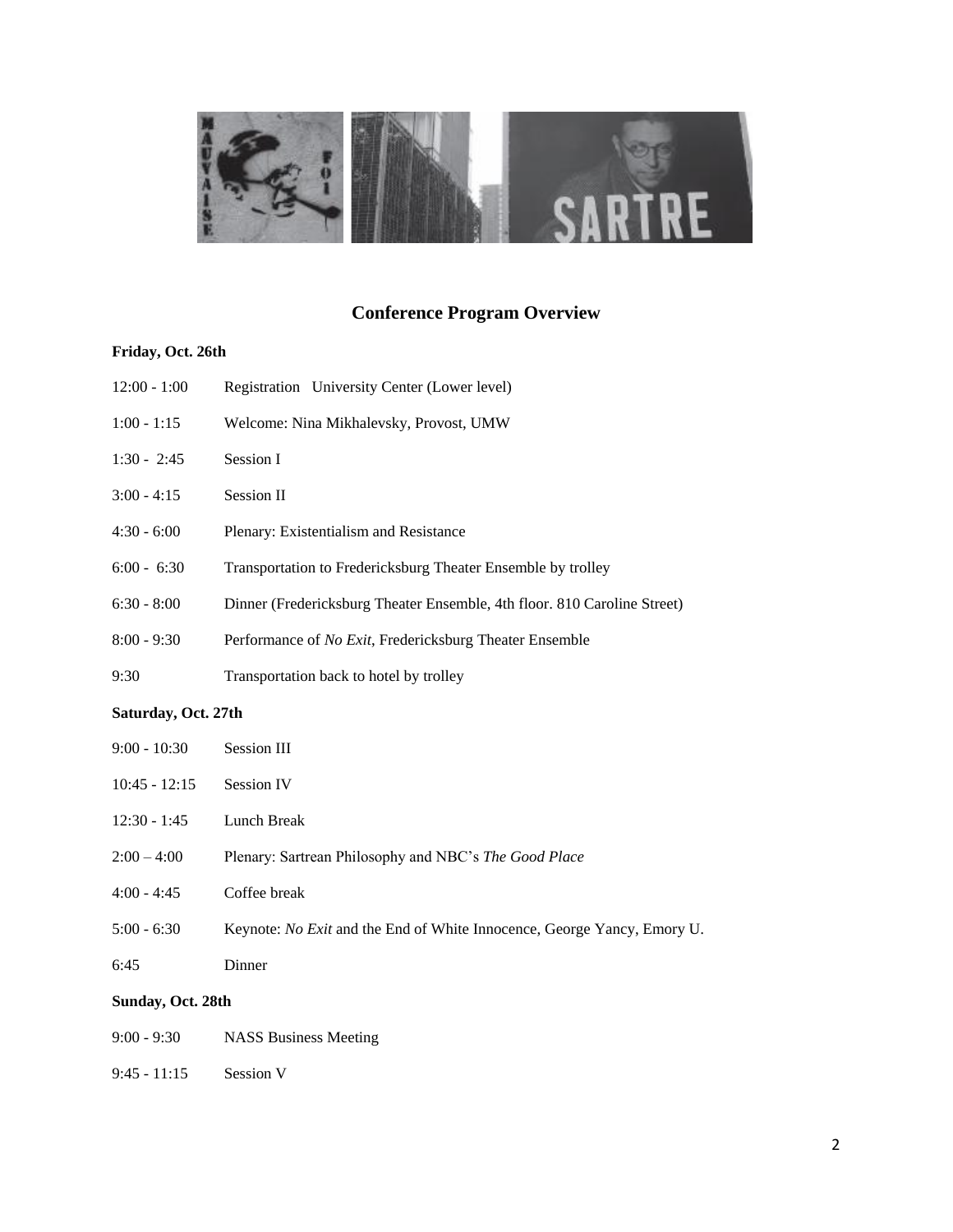# Conference Program Details

## **Friday, Oct. 26th**

## **Registration University Center (lower level)**

### **Friday, Oct 26,1:30 - 2:45, Session I University Center (Third floor)**

### Session I A *Theorizing Freedom* (Colonnade A)

Chair: Kiki Berk, Southern New Hampshire University

The Habits of Freedom: How Political Liberation, Radical Freedom, and Personal Habits Intersect. Andrew Dobbyn, Stony Brook University.

Beyond Captivity and Death: Angela Davis' Critique of Jean-Paul Sartre. Edward O'Byrn, The Pennsylvania State University.

Degrees of Freedom in Sartre. Joshua Tepley, Saint Anselm College.

### Session I B *Seriality, Economics, and Gendered Resistance* ( Colonnade B)

Chair: Devin Zane Shaw, Douglas College

The Practico-Inert and Seriality: Human Agency and Its Double in Sartre's Critique of Dialectical Reason. Jeff Morrisey, Southern Illinois University Carbondale.

It's the Economy, Stupid: Sartre, Anti-Semitism, and Trumpism. David Seltzer, Drexel University.

Gendering Resistance and Existentialist Thought in the Moroccan Military. Najia Hichmine, USMBA-Dhar Mehraz-Fez, Morocco/UW-Madison.

Session I C *Beauvoirian Modes of Existentialism* (Capital)

Chair: Chris McCord, Kirkwood Community College

The Look as a Call to Embodied Authenticity: Sartre and Beauvoir on the Other. Sarah Horton, Boston College.

Beauvoir's Existential Ethics: How to Resist the Problem of Evil or Racism. Nathalie Nya, John Carroll University.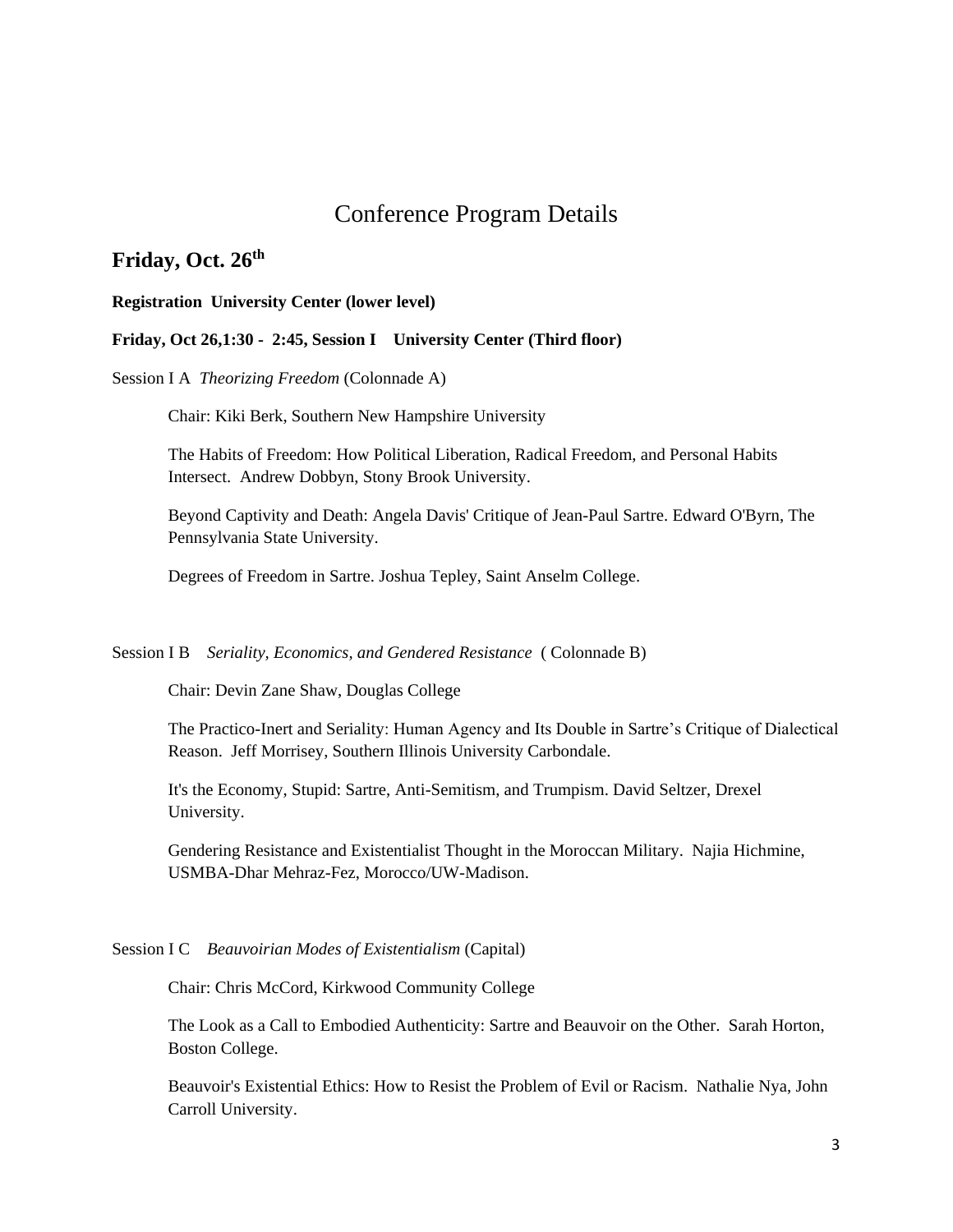Beauvoir's Antifascism and the Ambiguity of Violence. Devin Zane Shaw, Douglas College.

### **Friday, Oct 26, 3:00 - 4:15, Session II**

Session II A *The Ethical Demands of Existentialism: Visibility, Humanism and Decolonization*  (Colonnade A)

Chair: Nathalie Nya, John Carroll University

Decolonization and the Spirit of Seriousness. Thomas Meagher, Quinnipiac University.

Why Existentialism is a Humanism Does Not Endorse Simple Ethical Subjectivism Chris McCord, Kirkwood Community College.

Session II B *Sound Situations: Listening Existentially* (Colonnade B)

Chair: Oliver Gloag, University of North Carolina Asheville

Was Sartre a Good Listener? T. Storm Heter, East Stroudsburg University.

Sartrean Approaches to Groove. Craig Matarrese. Minnesota State University-Mankato.

Session II C *L'imaginaire, musique et résistance* (Capital)

Chair: Scott Powers, University of Mary Washington

Pourquoi résister à l'imaginaire ? - L'Idiot de la famille, un discours de l'impuissance Alexis Chabot, Groupe d'Etudes Sartriennes, Paris - Université Panthéon-Sorbonne, Paris I.

Musique en situation, musique de résistance. Cristina Parapar, Université Paris-Sorbonne.

L'art chez Sartre: aliénation ou résistance. Vinicius Xavier Hoste, Federal University of São Carlos - SP, Brazil.

## **Friday, Oct 26, 4:30 - 6:00, Plenary Session**

*Existentialism and Resistance* (Colonnade)

Chair: Matthew Eshleman, University North Carolina Wilmington

The City of Light during the Dark Years: Socialism and Freedom & the writing and staging of The Flies in their historical contexts. David Drake

Jean-Paul Sartre 'En situation' in Occupied France. René Gimpel.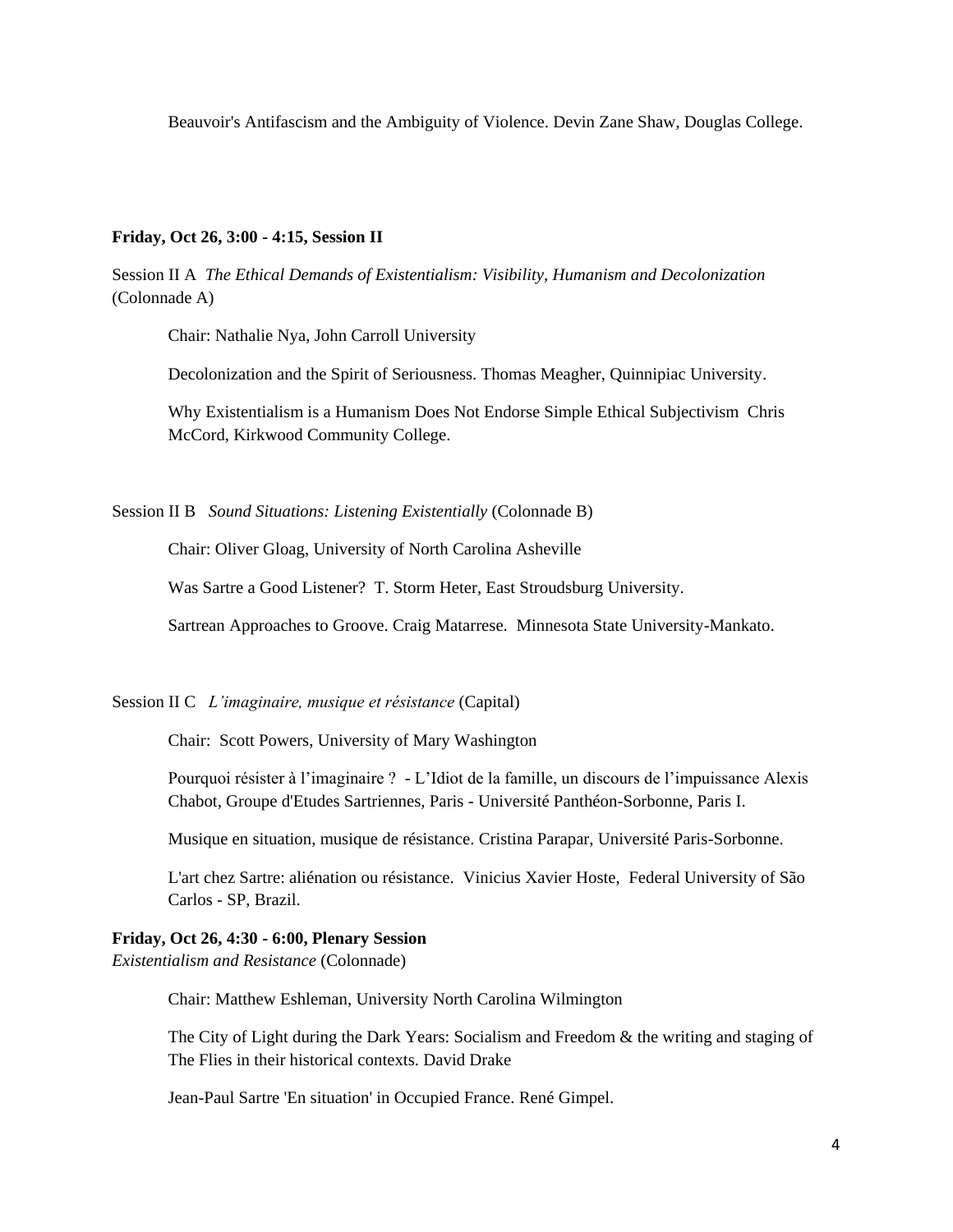Sartre Résistant intellectuel. Oliver Gloag, University of North Carolina, Asheville.

## **Friday, Oct 26, 6:00 - 9:30 Dinner and performance of** *No Exit*

- 6:00 6:30 Trolley to Fredericksburg Theater for dinner and performance
- 6:30 8:00 Dinner (Fredericksburg Theater Ensemble, 4th floor. 810 Caroline Street, Fredericksburg VA 22401) Those with cars may wish to avoid the trolley problem.
- 8:00 9:30 Performance of *No Exit*, Fredericksburg Theater Ensemble
- 9:30 Trolley back to hotel



# **Saturday, Oct. 27th**

**Saturday, Oct 27, 9:00 - 10:30, Session III** 

## **Coffee Trinkle Hall Rotunda, 107**

Session III. A *Reading Sartre's Ethics at the Holocene-Anthropocene Threshold* (Trinkle 207)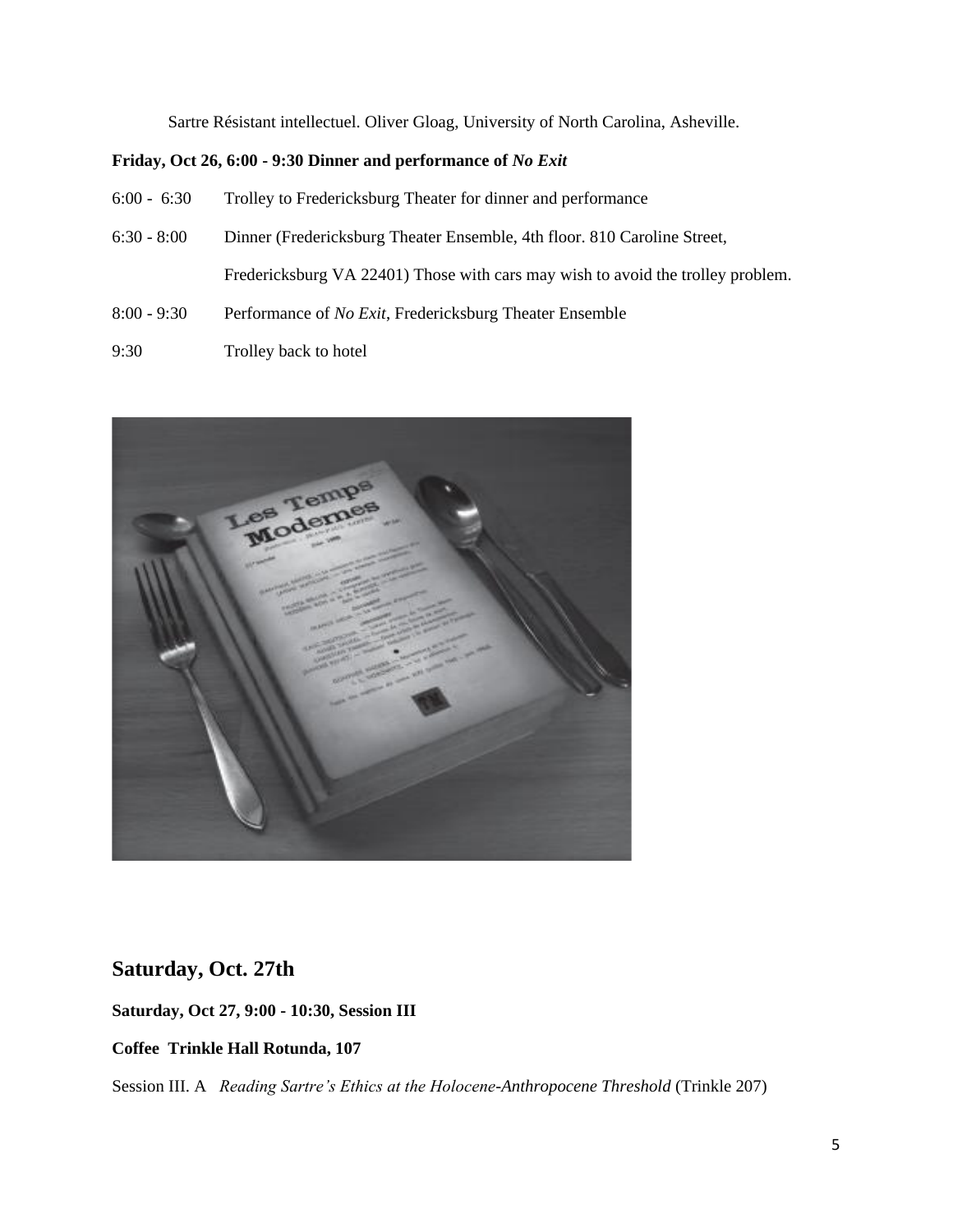Chair: William McBride, Purdue University

Sartre, Deloria, and the Anthropocene: Existentialism meets Native American Experiential Metaphysics. Kimberly S. Engels, Molloy College.

Counter Finality and the Living World. Paul Gyllenhammer, St. John's University.

Imagining Sartre at Algren's Cabin, or, Thinking Sartrean Politics at the Birthplace of American Ecology, Damon Boria, Franciscan Missionaries of Our Lady University.

Sinking City on Fallen Forest: Re-imagining Sartre's Venice after the Holocene Matthew C. Ally, City University of New York/BMCC.

Session III.B *Politics of Resistance: Beyond the the Alt-Right and New Left* (Trinkle 204)

Chair: TBA

Alt-Right Politics and Ressentiment. William L. Remley, Saint Peter's University.

Sartre and the New Left. Ron Aronson, Wayne State University, emeritus.

Beyond Resistance. Ian Rhoad, The New School for Social Research.

Sartre on the Vietnam War: The Russell Tribunal. David Detmer, Purdue University Northwest.

Session III. C *Sartre, Fanon, and the Problem of Systemic Violence* (Trinkle 106A)

Chair: Claire Katz, Texas A & M University

Dreaming Machines: Sartre and Fanon on Technology and Freedom. William Michael Paris, Northwestern University.

The Perpetual Absurd Temptation of the Colonialists: Fanon's Reading of a Footnote in *Critique of Dialectical Reason*, Kimberly Ann Harris, Marquette University.

Locating Lived Experience in the Dialectic: Reciprocity and Praxis in Sartre and Fanon. Robert Bernasconi, Penn State University.

Session III. D *Scarcity, Identity, and Resistance* (Trinkle 210)

Chair: Alfred Betschart , Independent Scholar

The Two Simones. Bill Martin, DePaul University, emeritus.

A Sartrean and Beauvoirean Take on Identity Politics. Matt Eshleman, University North Carolina Wilmington.

Sartre and the State of Nature: The (Re)Production of Scarcity and Sociality in the *Critique of Dialectical Reason*. Michael Butler, University of Texas Rio Grande Valley.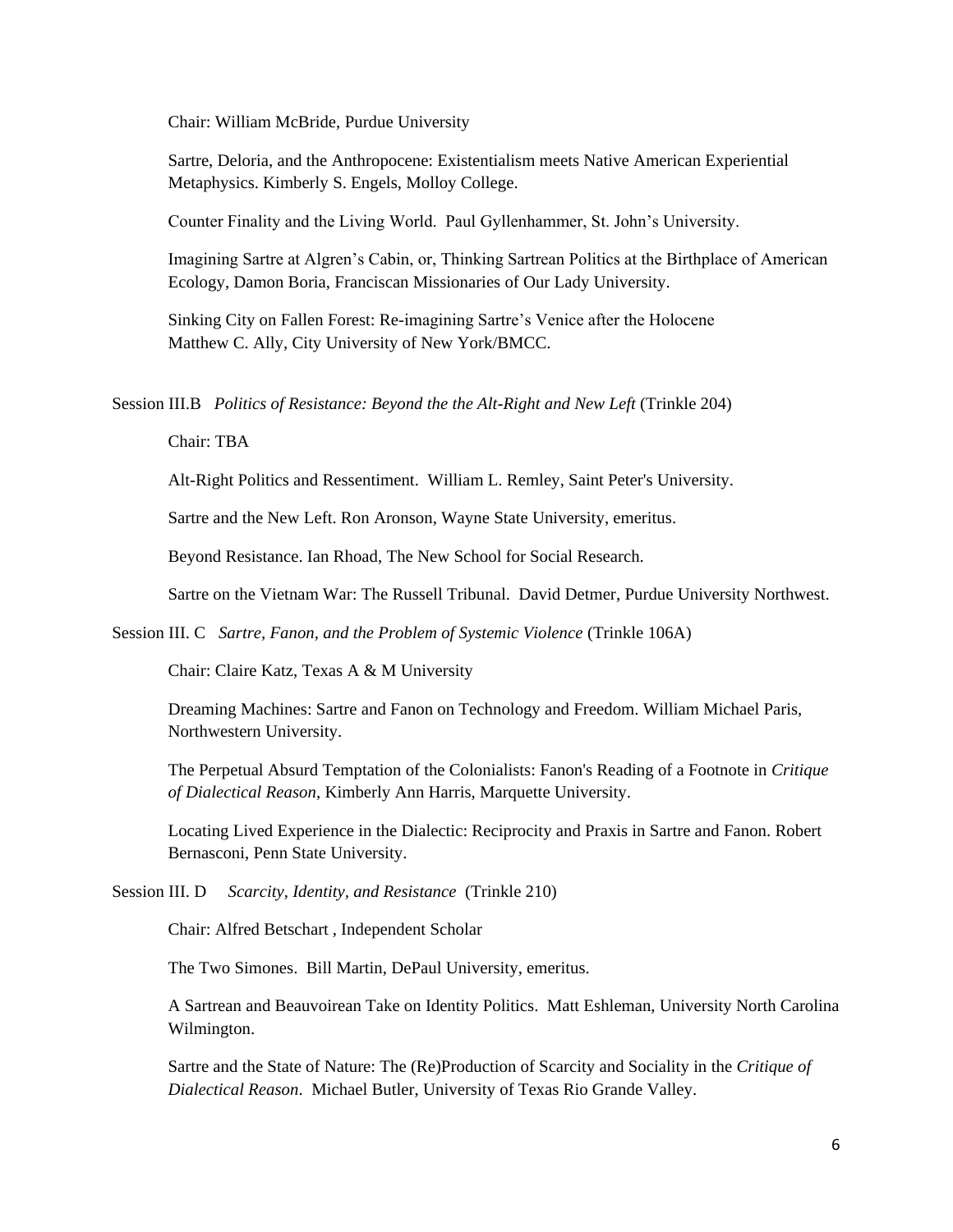#### **Saturday, Oct 27, 10:45 - 12:15, Session IV**

Session IV. A *Theater and Film as Sources of Sartrean Resistance* (Trinkle 106A)

Chair: Peter Jones, Independent Scholar

Sartre's Critique of Contemporary French Theater: The Russian Interviews of 1956 and 1962. Dennis A. Gilbert, University of Massachusetts, Boston.

Sartre's *The Witches of Salem* (Les Sorcières de Salem) – A Screenplay about Oppression and Resistance. Alfred Betschart.

Sartre's scenario "Resistance," its Preface: "A Film for the Post-War Period," and "The Victors." Collaboration, Torture and Commitment. Adrian Theodor van den Hoven

Session IV. B *Education as Resistance* (Trinkle 207)

Chair: David Detmer, Purdue University Northwest

Education for Resistance. Cameron Bassiri, American University.

Sartre and Classical Humanism: Against Essentialism. Matthew Senie. American University.

Session IV. C *Langage, théâtre et politique* (Trinkle 210)

Chair: John Ireland, University of Illinois-Chicago,

L'apport philosophique et politique de Simone de Beauvoir. Djamel Benkrid, Paris VIII Université.

Théâtre, philosophie et résistance: la première pièce de Sartre. Luiza Helena Hilgert, Universidade Federal de São Carlos / Fundação de Amparo à Pesquisa do Estado de São Paulo.

L'humanisme et la question du langage: Sartre lecteur de Brice Parain. Hiroaki Seki, University of Tokyo, Université Paris-Sorbonne.

Session IV. D *Resisting Racism: Reading Sartre as a Critical Race Theorist* (Trinkle 204)

Chair: Dane Sawyer, University of La Verne

A Re-reading of Sartre's Challenge to White Supremacy: White Double Consciousness, the Imaginary, and Freedom. Betty Stoneman, Emory University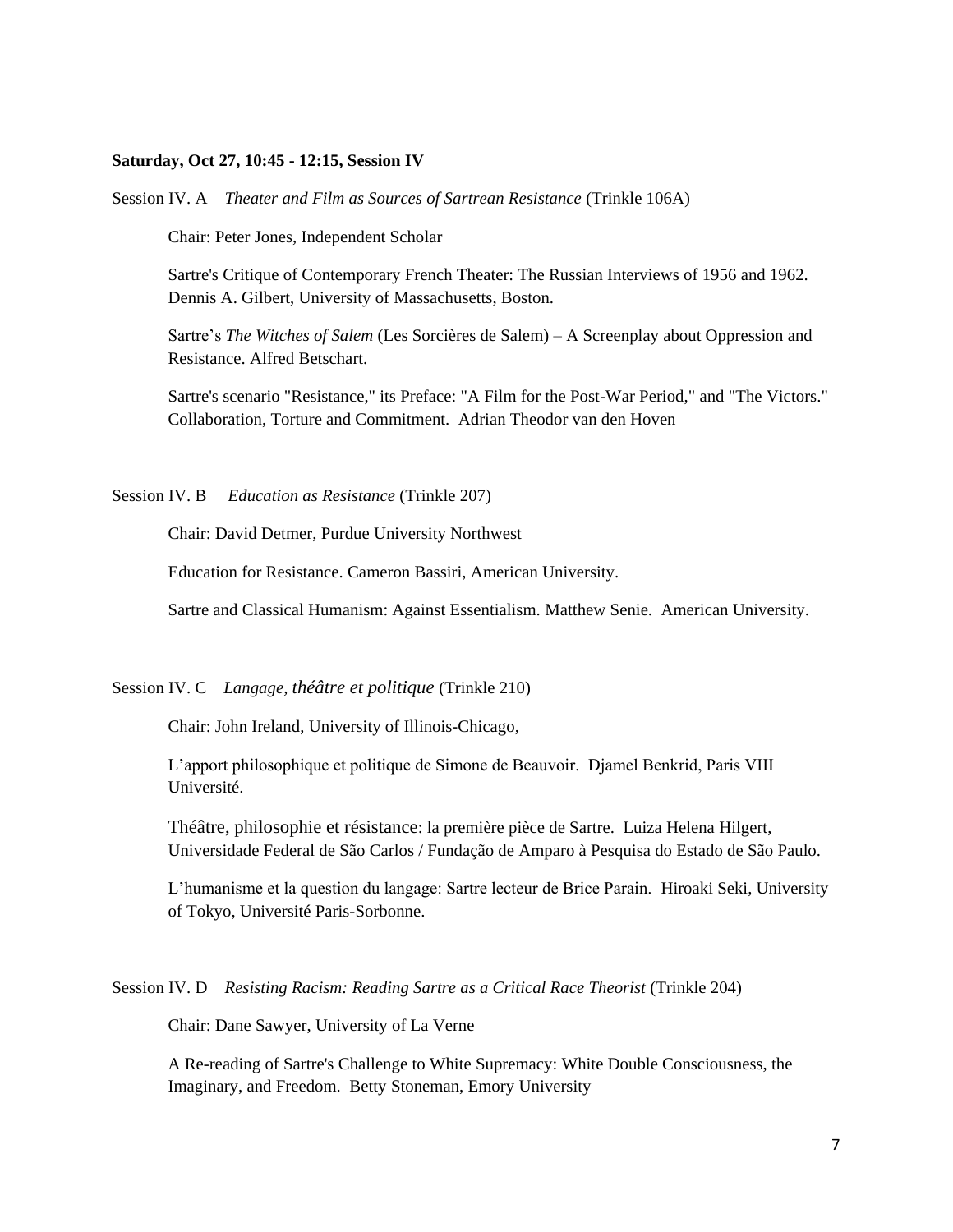Anti-Racist Existential Ethics. Davis Roberts, Emory University, Candler School of Theology.

Resisting Sartre--On the Jewish Question. Claire Katz, Texas A&M University.

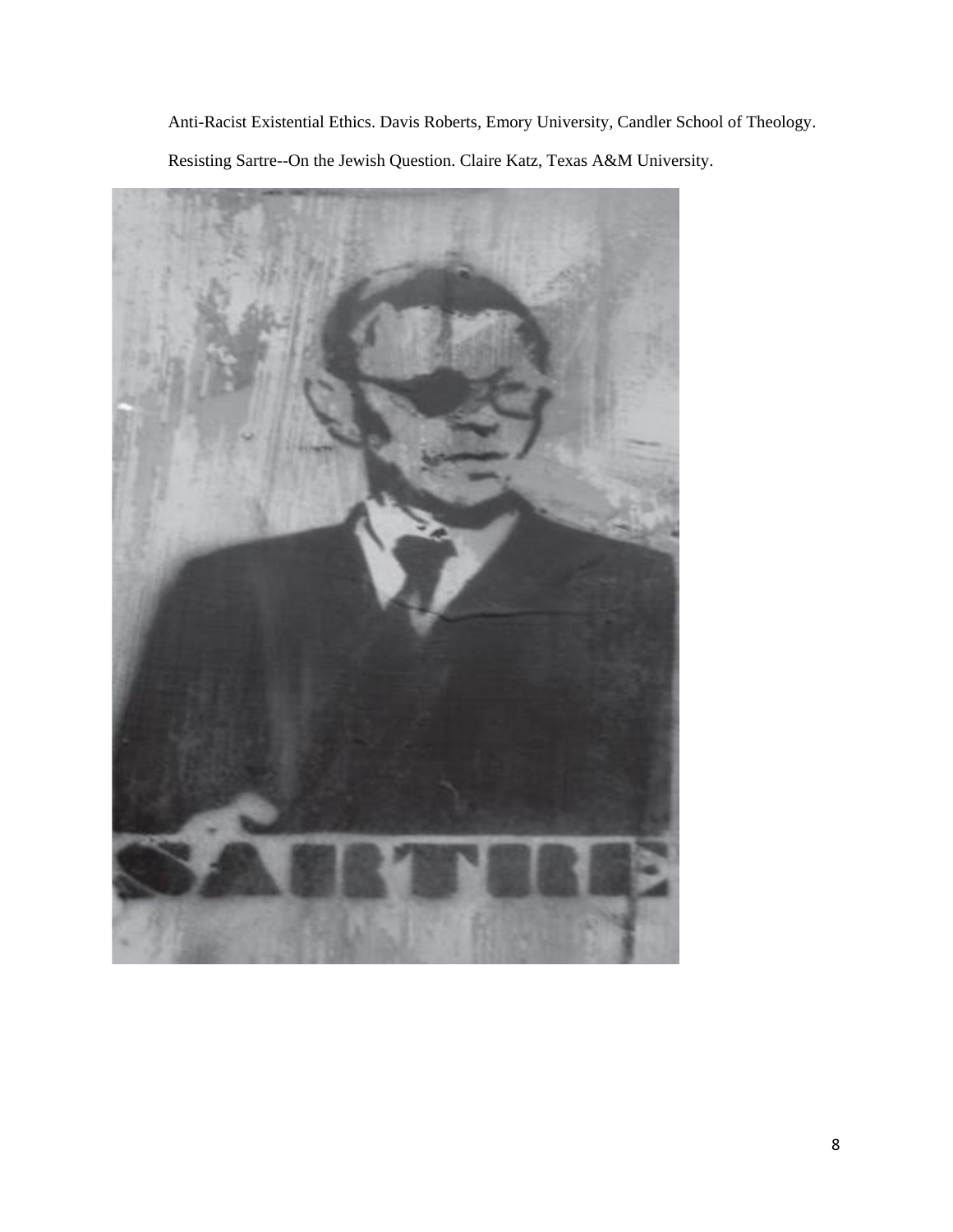### **Lunch Trinkle Rotunda, 107**

#### **Saturday, Oct 27, 2:00 – 4:00, Plenary Session, Combs Hall rm 139**

### *Sartrean Philosophy and NBC's The Good Place*

Moderator: Craig Vasey, University of Mary Washington.

Mike Schur, producer and creator of NBC's *The Good Place*.

"I Would Refuse to Be a God if it were Offered to Me": Architects and Existentialism in *The Good Place*. Kimberly Engels, Molloy College.

Is Hell Other People? Relationships in Sartre's *No Exit* and NBC's *The Good Place*. Kiki Berk, Southern New Hampshire University.

Marginal Comforts - What Keeps Us in Hell? Jake Jackson, Temple University.

Comments, Todd May, Clemson University.

### **Coffee Break 4:00 - 4:45**

#### **Saturday, Oct. 27th, Keynote Address, 5:00 - 6:30, Combs Hall rm 139**

Moderator: Storm Heter, East Stroudsburg University, President, NASS

*No Exit and the End of White Innocence*. George Yancy, Professor of Philosophy, Emory University.

### **Saturday, Oct. 27th, Dinner, 6:45 University Center, Magnolia Room**

Dinner is included with registration. Cash bar.

## **Sunday, Oct. 28th**

### **Business Meeting 9:00-9:30** *Capital room*

### **9:45 - 11:15, Session V University Center (third floor)**

Session V.A *Literature as a Site of Resistance* (Capital)

Chair: Matthew Ally, City University of New York/BMCC

Sartre and Malraux: Two Failed Novelists of the French Resistance. John Ireland, University of Illinois-Chicago.